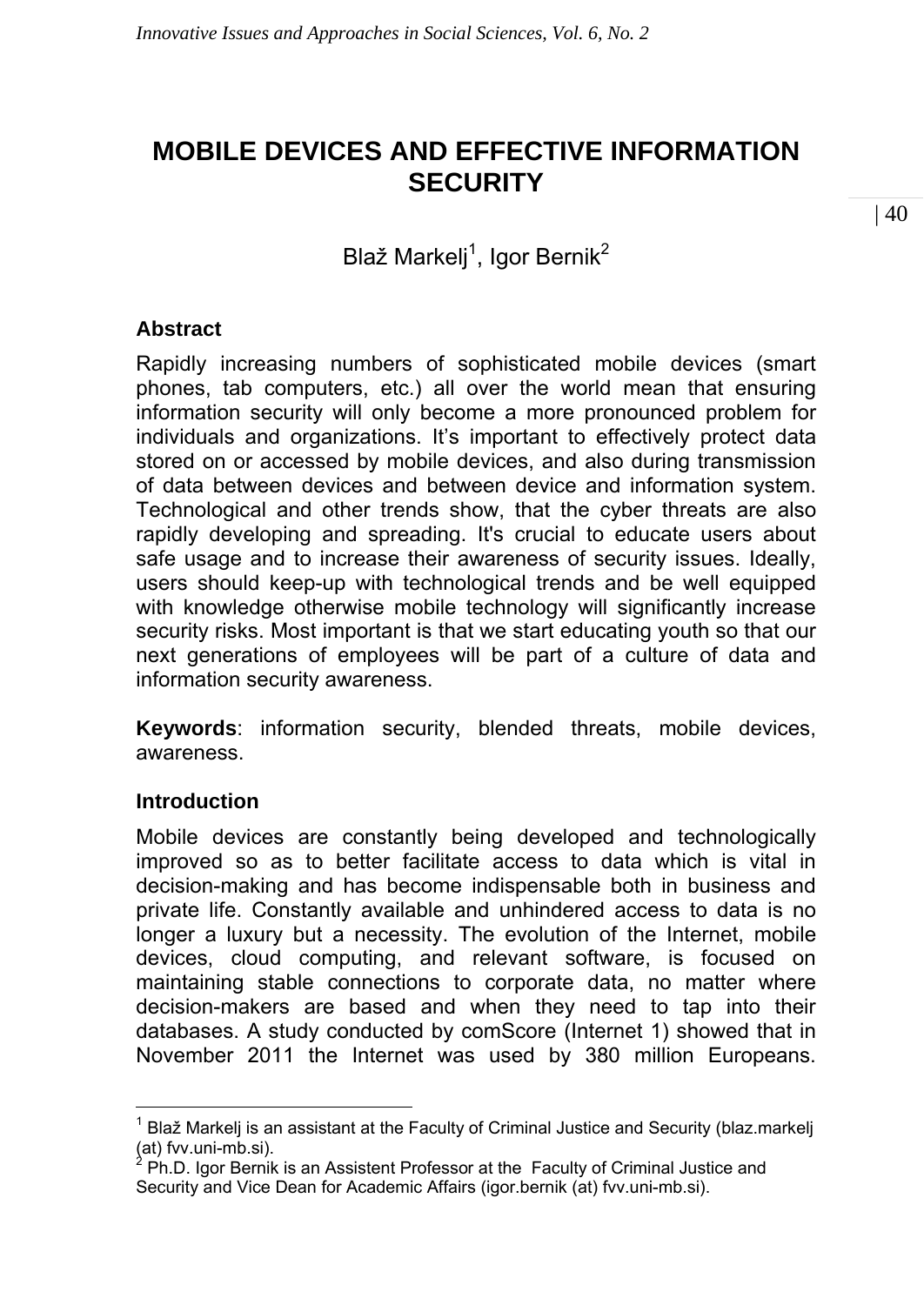Experts at MicrostoftTag (Internet 4) estimate that by 2014 the number of mobile connections to the Internet will surpass the number of connections made by stationary computer equipment; the current ratio is 50:50. Only uninterrupted connections to the Internet guarantee constant/unlimited access to data, and mobile devices are the connective elements between users and information system or data storages.

But constant access to data also has its downsides. Users of mobile devices can easily become targets of numerous threats, such as malicious code, viruses, intercepted communications, theft of data or mobile device, mobile device thefts, etc. Numerous global manufacturers and providers of security software report that virus infections are increasingly spreading, there are more reports of unauthorized GPS location tracking of mobile device users, misappropriations of personal and confidential data (certificates, passwords, etc.), and automatic "plantings" of bits of malicious code. These are only a few examples of the possible forms of attacks on mobile devices, which are indeed forms of cyber-crimes. Cyberspace provides numerous beneficial opportunities, but it also poses certain dangers (Bernik, Prislan, 2012). Regrettably users' awareness of cyber-crime is mostly derived from and influenced by mass media (Bernik, Meško, 2011: 242 - 252).

Cyber attacks can be deterred only if users adhere to certain procedures (and are familiar with certain functions of their hardware and software) and conduct themselves in such a manner as to protect data from being alienated when attacks are detected. Corporations should educate their employees and inform them about security measures and the basics of protecting digital evidence, in case they experience cyber threats or attacks. Proper evidence protection is important because it increases the likelihood that perpetrators will be caught.

The information infrastructure within which data is stored should be designed so as to be compatible with the functions of mobile devices, but data should also be sufficiently protected. In the past, remote access was provided by an »open door« in the system's fire wall through which communication could flow. Sophisticated mobile devices now constantly maintain connections with the Internet, and so communication mostly flows in a general way, as intended for web communications (browsing). This means that a door in the firewall is constantly left open and unprotected, thus increasing the possibility the system will be violated.

In addition to storing and processing data in their own information systems, more and more organizations are now entrusting their data to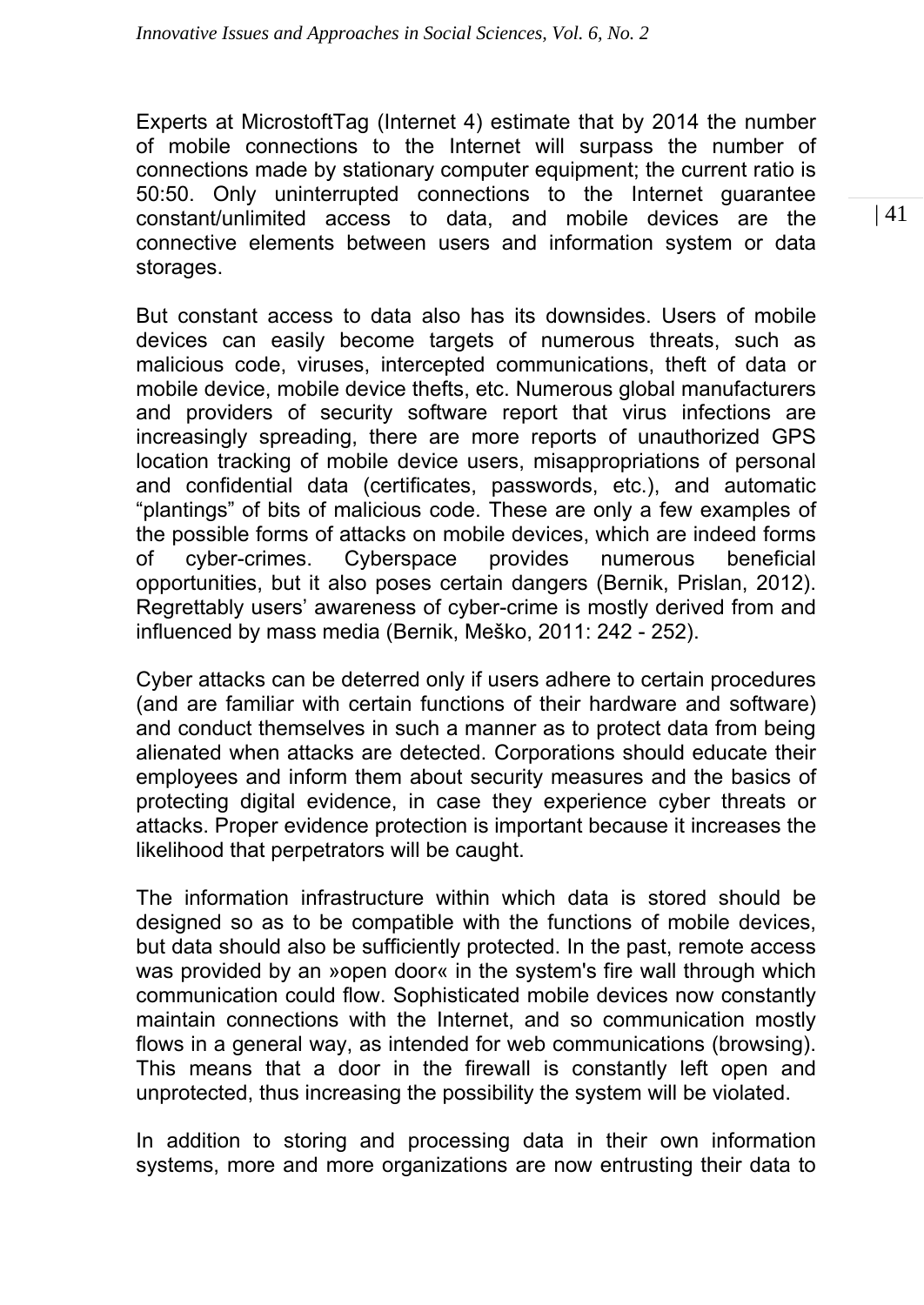clouds. Because cloud technology works on an automated virtual plane the distribution of a system's resources is an automatic function of the system. It's necessary to provide sufficient protection from threats and see that digital evidence is properly collected in the event of a security incidence, so that the perpetrator can be detected and prosecuted. Detection is often difficult because a perpetrator's location is remote, and usually unknown. Users should careful choose their cloud provider. Since increasing numbers of corporations are now using cloud computing, the risk of experiencing threats is growing. TechNavio published a report on the current spread of cloud computing and the estimated future growth of these services – a 42 % growth rate is expected between 2010 and 2014 (Internet 5).

# **Mobile Devices as Security Risks**

The weakest link in the whole "mobile system", especially the process of storing and transferring data, is the user, be it an individual or corporation or other type of organization. In general, users are more or less educated about mobile devices, cloud computing, software, data transference, and the safe use of this technology. Our findings show that users aren't keeping-up with technological developments and are therefore relatively unprotected from the continuously evolving cyber threats. Statistical data from the past few years confirms that the number of infected mobile devices is growing. Both Lookout (Internet 3) and Juniper (Internet 2) regularly report more and more incidences of malware infections.

The question is why anyone would still want to penetrate a corporate information system or cloud directly since it's possible to get all the desired data through mobile devices which are now so often used to access corporate systems via different networks, and are more often than not, inefficiently protected. The IDC study (Internet 7) showed that, globally, sales of mobile smartphones are going up by 50 % per year. According to the CEE Telco Industry Report, carried out by GfKGroup (Internet 6) in 15 Central and Eastern European states, Slovenia is leading with the most smartphone users (27.8 % of Slovenians use smartphones). The second in line is Turkey (23.7 % use smartphones), followed by Lithuania (18.5 %). The more there are users of mobile technologies the greater the exposedness of information systems to security risks. Threats are becoming more sophisticated and cybercrime is on the rise, because more mobile devices in use present more opportunities for perpetrators.

As we know, data which can be accessed by using mobile devices and Internet connections can be stored at different locations, that's why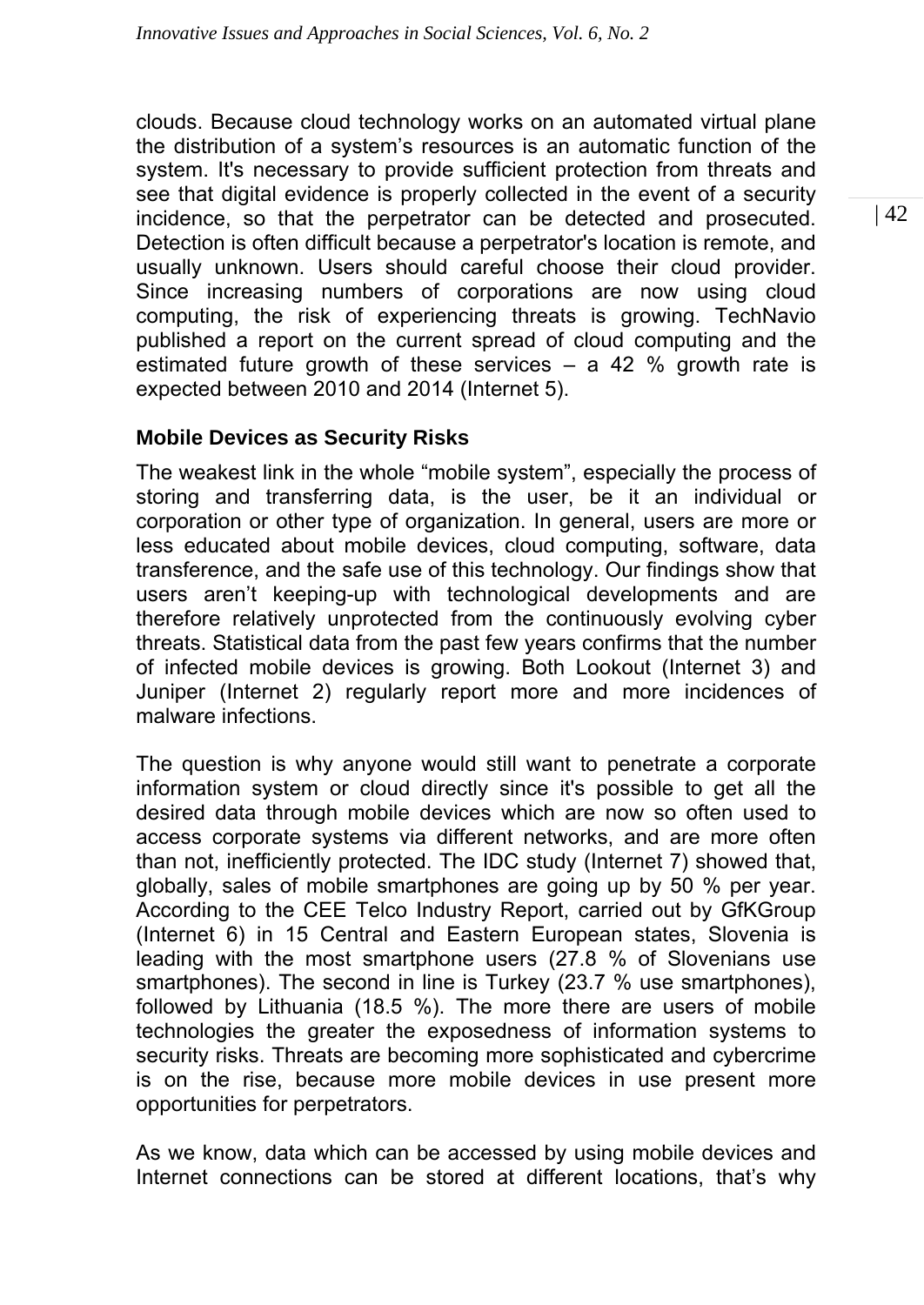threats have to be categorized and each type tackled differently. Threats arise individually or in combinations (Markelj, Bernik, 2011), but the perpetrators' intention is always to illegally get hold of confidential data and information that have a monetary value. It is vital to identify: locations/points where threats could present themselves, types of threats, and the possible damaging consequences of realized threats.

Corporate information systems and cloud computing can be especially vulnerable, even though indirectly, because employees now almost all frequently use mobile devices and have (open) accesses to sensitive data. Especially vulnerable are organizations which don't use even the most basic protection (e.g., authentication, encryption, tunnel protocols, secure Internet connections, etc.).

Beckham (2011) drew attention to five major information security risks related to cloud computing and compounded by mobile device usage. First there is the transfer of data between a corporate information system, a mobile device and cloud. Especially risky is transferring data by using various different Internet providers and simultaneously not encrypting data or using authentication and secure Internet connections (http, etc.). The second problem is the software interface, and the way in which users are verified when they access data in a cloud. Other dilemmas of information security are related to how data is stored, how it is diffused, and whether it's encrypted. Is data encrypted all the time, even while it's being transferred to a device and/or stored on a server? The need to maintain constantly available accesses to data – and therefore being dependant on Internet connections – is quite a big security risk.

# **Currently Available Security Solutions**

Security threats come in many forms and they are rapidly evolving. Many corporations now have mobility at the center of their IT strategy, and it would serve them well to put new emphasis on their strategy for maintaining the information security of mobile device (Mathias, 2011). Milligan (2007: 189–193) noted in his article that corporations and other organization can't monitor something that can't be identified. What the author had in mind, were threats endangering corporations represented by the usage of the rapidly evolving mobile devices and information technology in general. Therefore, corporations should constantly upgrade their information security policies and assess the cyber threat risk levels.

Corporations often minimize risk by implementing hardware that detects potential dangers at the level of Internet traffic (Whitman, Mattord, 2008),  $|43|$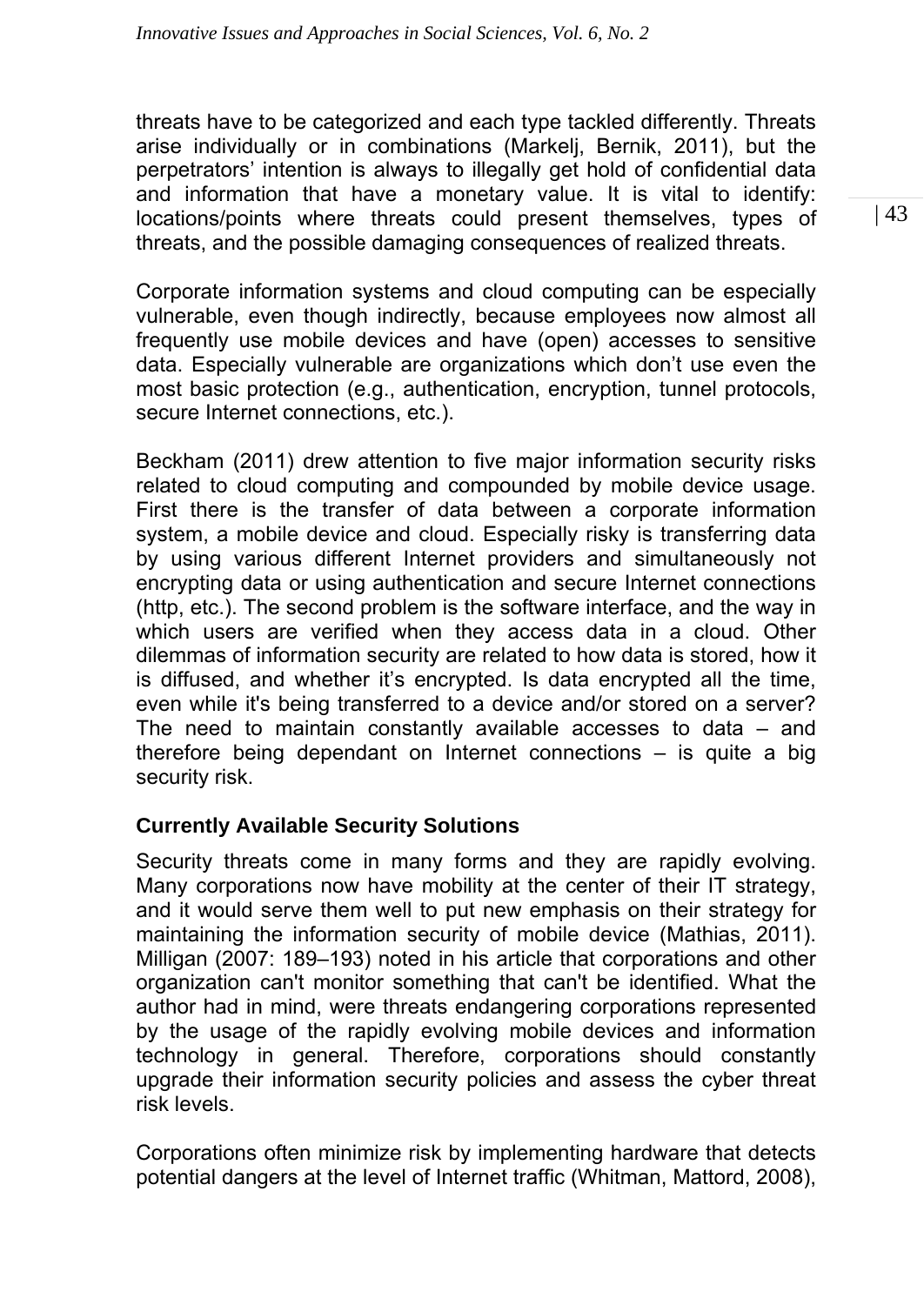and special equipment that prevents information system break-ins (Scarfone, Mell, 2011). Some companies that are developing security software are already providing advanced software solutions for mobile devices (Schechtman, 2011) and firewalls which monitor Internet traffic on the mobile device and the information system (Endait, 2010). Specific software solutions enable corporations to define their own safety guidelines for the usage of mobile devices (Mottishaw, 2010). Employees usually have passwords to wireless networks (Arbaugh, 2003).

Corporations can protect their data by using encryption software, but this method of protection is only as strong as the encryption key itself. It is possible to encrypt only certain segments of data stored on a mobile device, or data transferred through the Internet, or an information system as a whole. The encryption should in no way hinder the functions of a mobile device. Gilaberte (2004: 299-304) wrote about various methods and algorithms, which can be used to encrypt certain data in certain ways.

Corporations also strive to achieve better information security, especially in regard to log-on procedures, and/or the transfer of crucial data and information. This can be accomplished by implementing safer »http« data transfer protocols, and by authentication with certificates, as well as by encrypting and decrypting data (SSL), and also by the use of virtual private networks (VPN). Good examples of how the above-mentioned technology is used are bank portals and portals used for managing email. Certificates are used to authenticate the identity of a user when he or she tries to access these portals. Corporations try to protect their data by using strong passwords and authentication by a smart-card. Smart-cards can function only, if supported by sophisticated »background« technology.

Most organizations set up virtual private networks to enable direct communication between mobile devices and their corporate information system or systems. This technology functions on the principle of establishing a channel between the virtual private network software of the mobile device and the virtual private network server located within a corporation's information system. Verification between a mobile device and an information system is done by using certificates – entrance to the system is granted once the identity of the user is verified (username, password).

Zheng Yan and Peng Zhang (2006: 1057–1064) noted that we should be aware of two crucial security weaknesses in the virtual private network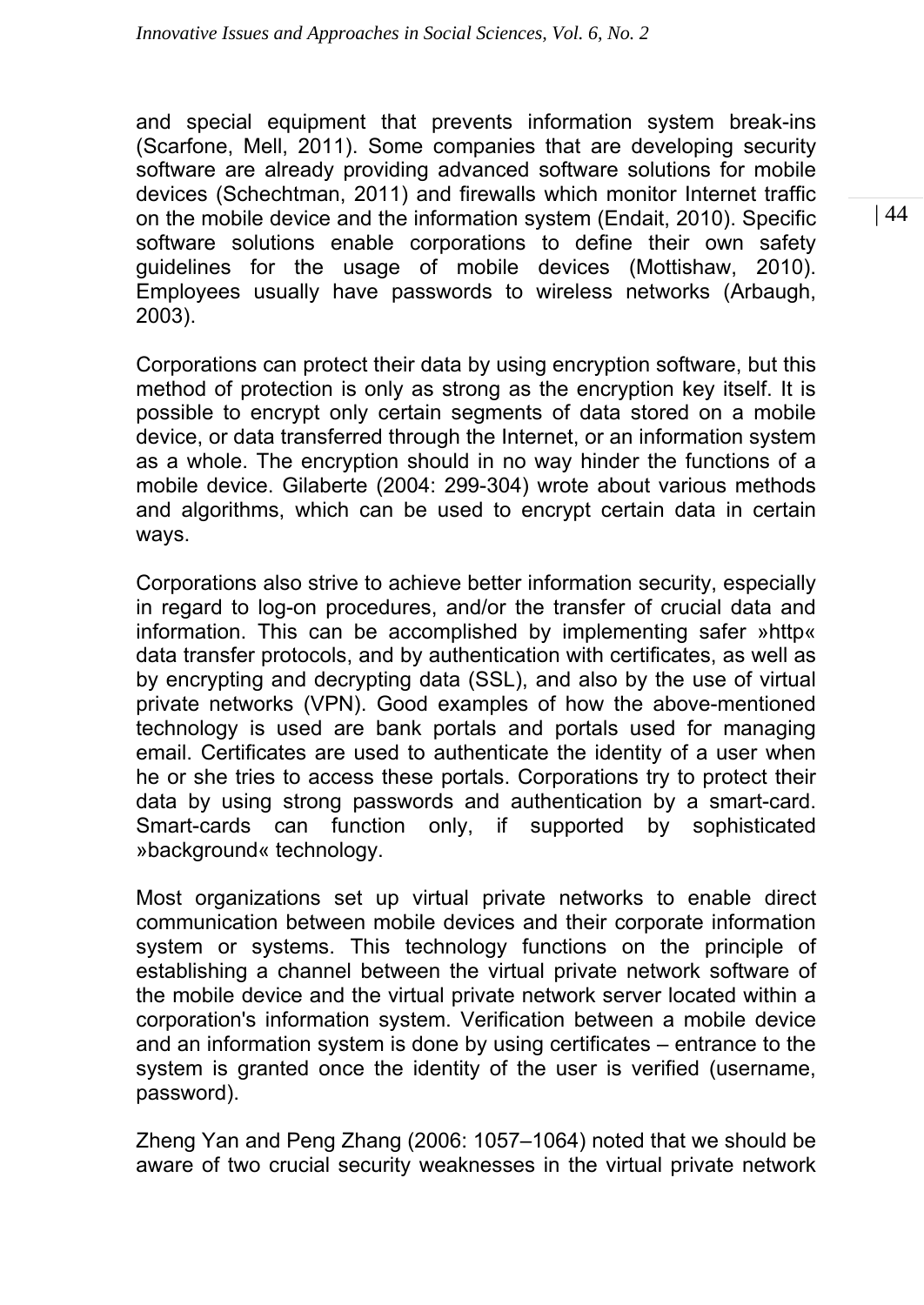technology. These are: (1) software for mobile devices and virtual private network clients are so diverse that it's impossible to guarantee that the technology will work flawlessly; (2) it's questionable, whether the software on a mobile device (including specific software used to establish a connection to a virtual private network) can be fully trusted. As noted by Milligan (2007: 189-193) some security measures in use today can't efficient protect mobile devices against blended threats.

# **Research Method and Result**

Understanding how smartphones are actually used is of crucial importance to the future technological development and implementation of information security. It's undeniable that for students mobile devices have become indispensable communication tools, so it's even more important that we find out which elements of information security these users are familiar with, and use them, because this generation will soon be working in corporate environments and routinely using different mobile devices.

These issues were the basis for our online study conducted in December 2012. Our questionnaire was published on the web portal »1ka« (www.1ka.si) for 21 days. We alerted youth to our survey through e-mail, Facebook profiles, and in person. The questionnaire was designed so that we would discover how and why students used their mobile devices; specifically which devices and software solutions they preferred. The second part of the questionnaire was designed so that we could gauge users' knowledge and use of security measures, and determine their awareness of cyber threats endangering data security. The analysis of the compiled survey data was made with SSPS software tools.

Because some questionnaires weren't filled out completely, the sample population for some questions varies. Most of the respondents were aged between 21 and 25 years, in the next group were youth under 20 years of age. 61.5 % of the respondents were female, 63.2 % were male; all had secondary school level education. Table 2 shows what the respondents used their mobile devices for (in this case smartphones). More than a half of the respondents used smartphones for personal purposes, while a quarter of them use them for both personal and work related purposes. Because of the chosen sample population, these finding were more or less expected (Table 1). It gives us concern that the percentage of users who used the same mobile device for private affairs and business purposes is relatively high.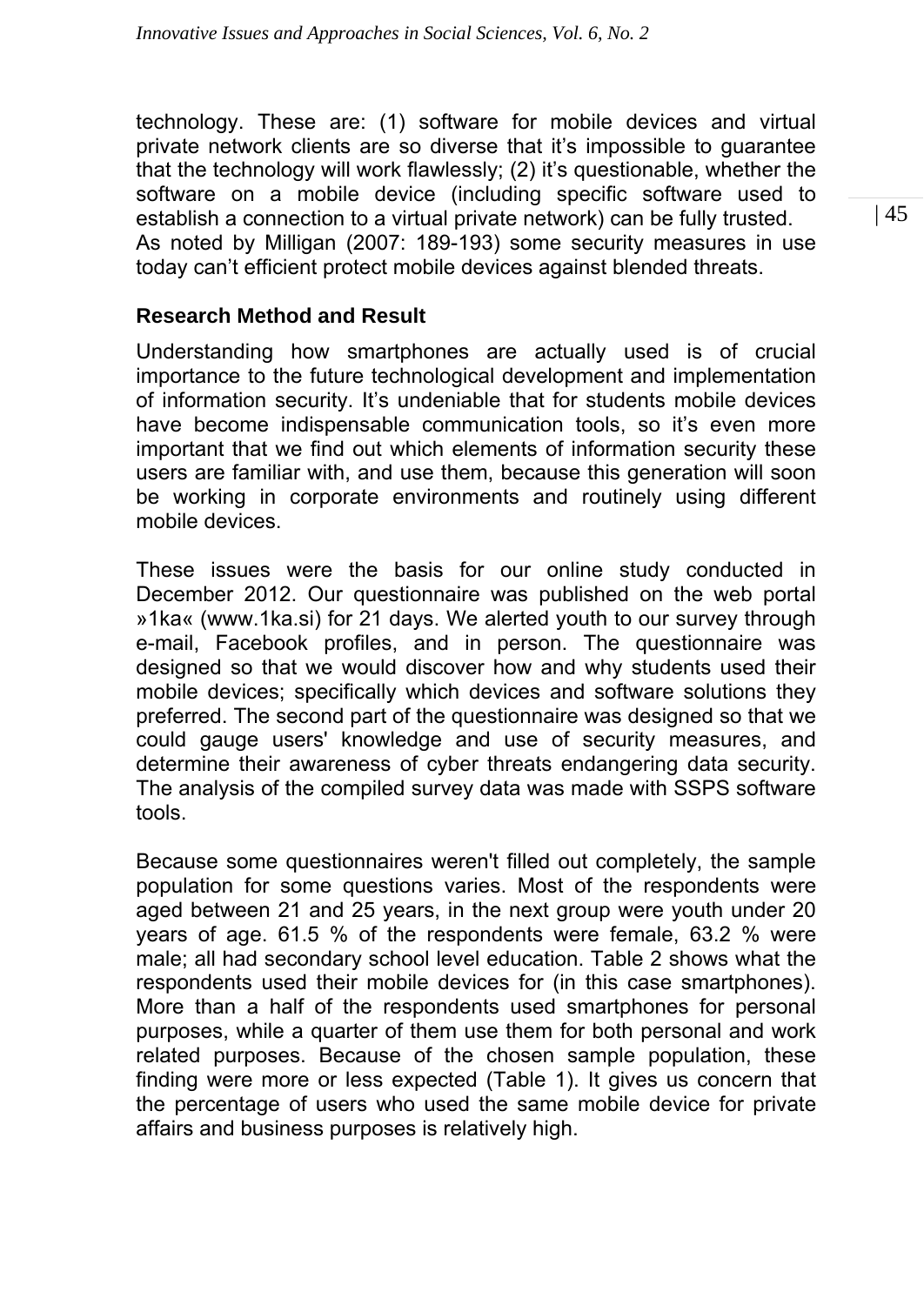|                                        |                         | N              | %    |
|----------------------------------------|-------------------------|----------------|------|
| Age (n=281)                            | below 20 years          | 75             | 26.7 |
|                                        | 21 to 25 years          | 133            | 47.3 |
|                                        | 26 to 34 years          | 57             | 20.3 |
|                                        | 35 to 44 years          | 2              | 4.6  |
|                                        | 44 to 54 years          | $\overline{2}$ | 0.7  |
|                                        | Over 55 years           | 1              | 0.4  |
| Gender (n=275)                         | female                  | 169            | 61.5 |
|                                        | male                    | 106            | 38.5 |
| <b>Education</b><br>level<br>$(n=280)$ | secondary<br>school     | 177            | 63.2 |
|                                        | 1st Bologna level       | 67             | 23.9 |
|                                        | Bologna<br>2nd<br>level | 25             | 8.9  |
|                                        | 3rd Bologna level       | 11             | 3.9  |

Table 1: Characteristics of the sample population – users of the World Wide Web

Source: Blaž Markelj, Igor Bernik

# Table 2: Smartphones are used for

| Sample (n=216)                                                   | N   | %    |
|------------------------------------------------------------------|-----|------|
| only for personal needs                                          | 126 | 58.3 |
| for personal needs,<br>occasionally also for<br>business needs   | 56  | 25.9 |
| for<br>and<br>personal<br>business needs                         | 31  | 14.4 |
| for business needs,<br>occasionally also for 1<br>personal needs |     | 0.5  |
| only for business needs                                          | 2   | 0.9  |

Source: Blaž Markelj, Igor Bernik

The question is whether students' habits are already such that they have difficulty drawing a line between private and business affairs. How will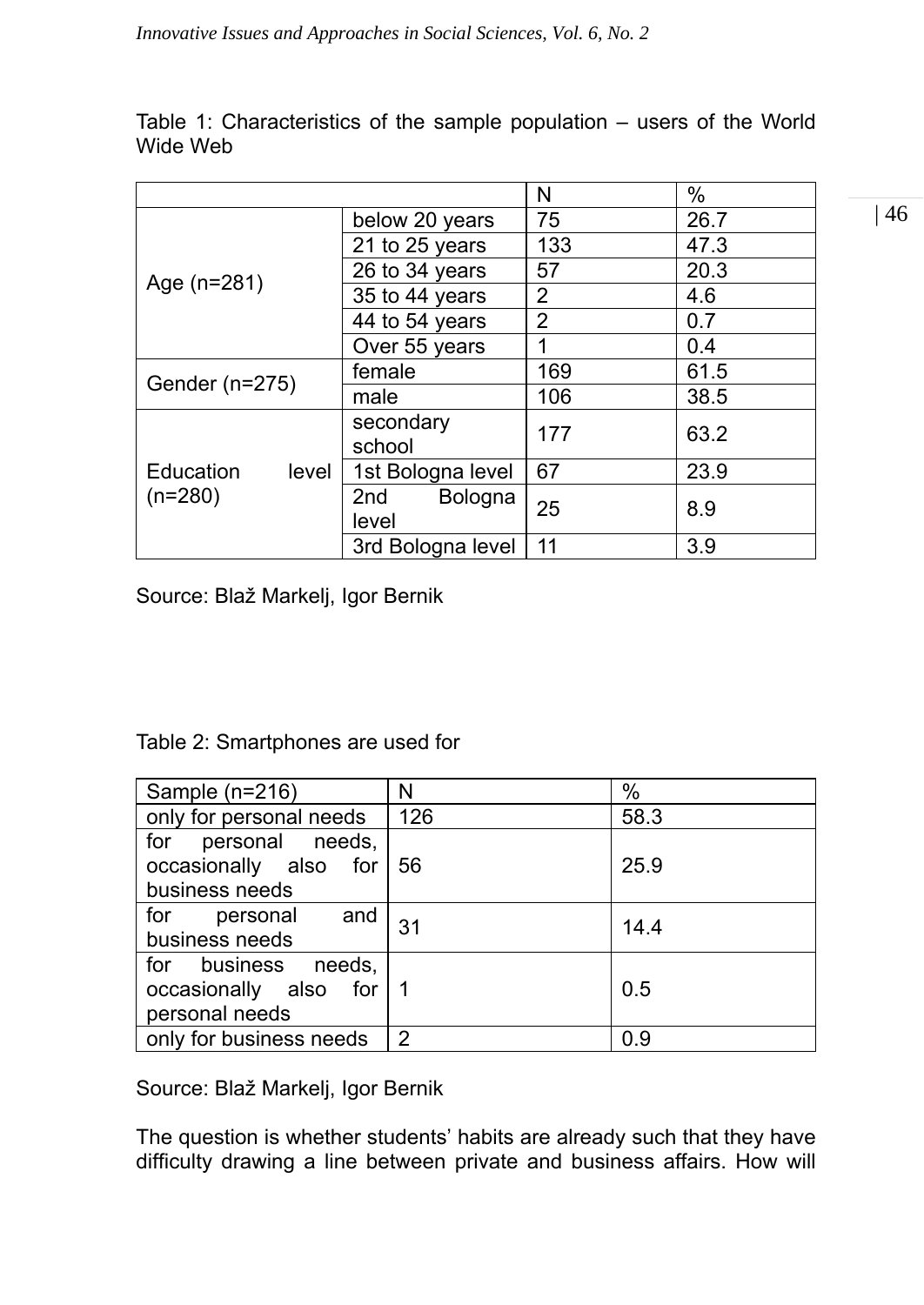youth use mobile technologies in the near future? Is it possible to change the present trend and ensure better security of data and information? It's problematic when private and corporate data is indiscriminately mixed without ensuring sufficient security. The results derived from a study conducted by Ponemon (2011) also showed a high percentage (40 %) of people who used mobile smartphones for private and business needs. We can conclude, based on the finding of Ponemon's and our own survey, that, in the future, it will be increasingly difficult to delineate between private and business usage of continuously improving mobile devices.

# **The Security Dilemmas of Mobile Devices**

The analysis of the data compiled in the course of our study showed us how the student population uses mobile devices and what kinds of connections to cyberspace they use. Our aim was to determine how well young users are aware of certain cyber threats and the various protective measures which they could use to avoid loss of data and other security incidences. We found out that the most commonly known cyber threats were theft (89.4 %) and viruses (83.1 %) followed by bluetooth hacking, tracking, payment frauds, infections through applications, data alienation, interception of communications, automatic data transfer, browser infection, spyware infection, drive-by-downloads, malware infection, phishing, and rootkit infection. These findings aren't surprising, because all the above mentioned threats have been around for some time and are relatively well known. What gives us cause for concern is that youth aren't better informed about the sophisticated malware that is steadily proliferating and spreading. Corporations and larger organizations regularly publish periodical security reports and analyses, which consistently show a steady rise in the number of mobile devices infected by malware. The results of our study show that users aren't well aware of these threats and are unprepared to deal with them.

Table 3 shows some possible and available solutions which can effectively protect mobile devices from cyber threats. Most participants in our study answered that they do use standard PIN-code protection for their SIM-cards and antivirus software, but said that they aren't aware of the more sophisticated tools, such as data encryption and remote deletion of data from mobile device, and didn't use them.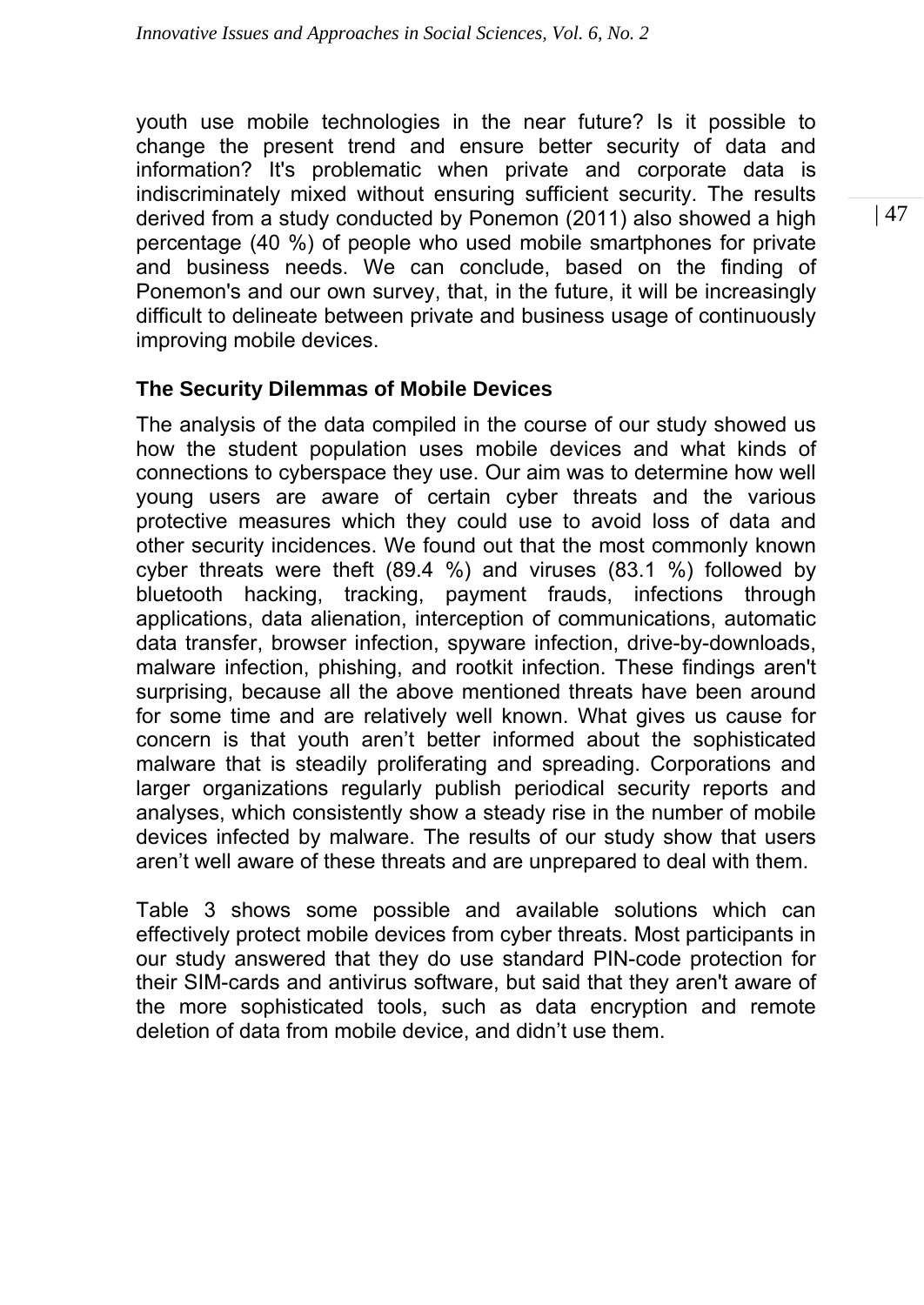|                                              | I use | but I don't use | I'm familiar with, I'm not familiar<br>with |
|----------------------------------------------|-------|-----------------|---------------------------------------------|
| PIN-code for SIM-<br>card                    | 89.6% | 9.9%            | 0.5%                                        |
| antivirus protection                         | 29.5% | 49.3%           | 21.3%                                       |
| education                                    | 26.0% | 41.2%           | 32.8%                                       |
| PIN-code<br>for <sub>l</sub><br>applications | 21.4% | 56.8%           | 21.8%                                       |
| smartphone tracking                          | 20.3% | 50.2%           | 29.5%                                       |
| contents archiving                           | 19.5% | 44.4%           | 36.1%                                       |
| authentication                               | 13.0% | 43.3%           | 43.8%                                       |
| content<br>remote<br>deletion                | 6.8%  | 40.8%           | 52.4%                                       |
| <b>VPN</b> connection                        | 6.8%  | 40.8%           | 52.4%                                       |
| central control                              | 6.3%  | 40.5%           | 53.2%                                       |
| data encryption                              | 5.8%  | 54.4%           | 39.8%                                       |

# Table 3: Protective measures for mobile smartphones

Source: Blaž Markelj, Igor Bernik

A small number of respondents (9.9 %) confirmed that they are aware of certain other protective measures, such as PIN-codes, but don't use them. Looking at the results of our survey, it's safe to say that young users aren't sufficiently aware of and informed about all the different threats to information security, especially the most sophisticated ones, and don't know enough about protective measures, therefore it's hard to prevent certain security incidences, misusages of mobile devices and data theft, even though some good technical solutions are available.

As we said many corporations periodically publish the results of their surveys which all show that the number of smartphones infected with malware is steadily growing, on the other hand our study showed that the student population is relatively uninformed and unprepared to meet these challenges to information security. It's a fact that the youth of today will soon join the ranks of employees in corporations and other organizations where they will access and manipulate confidential corporate data by using various mobile devices.

# **Conclusion**

Mobile devices come with some protective measures preinstalled, but users often ignore them. Information security depends on how much individuals know about the technology they use, therefore it's crucial to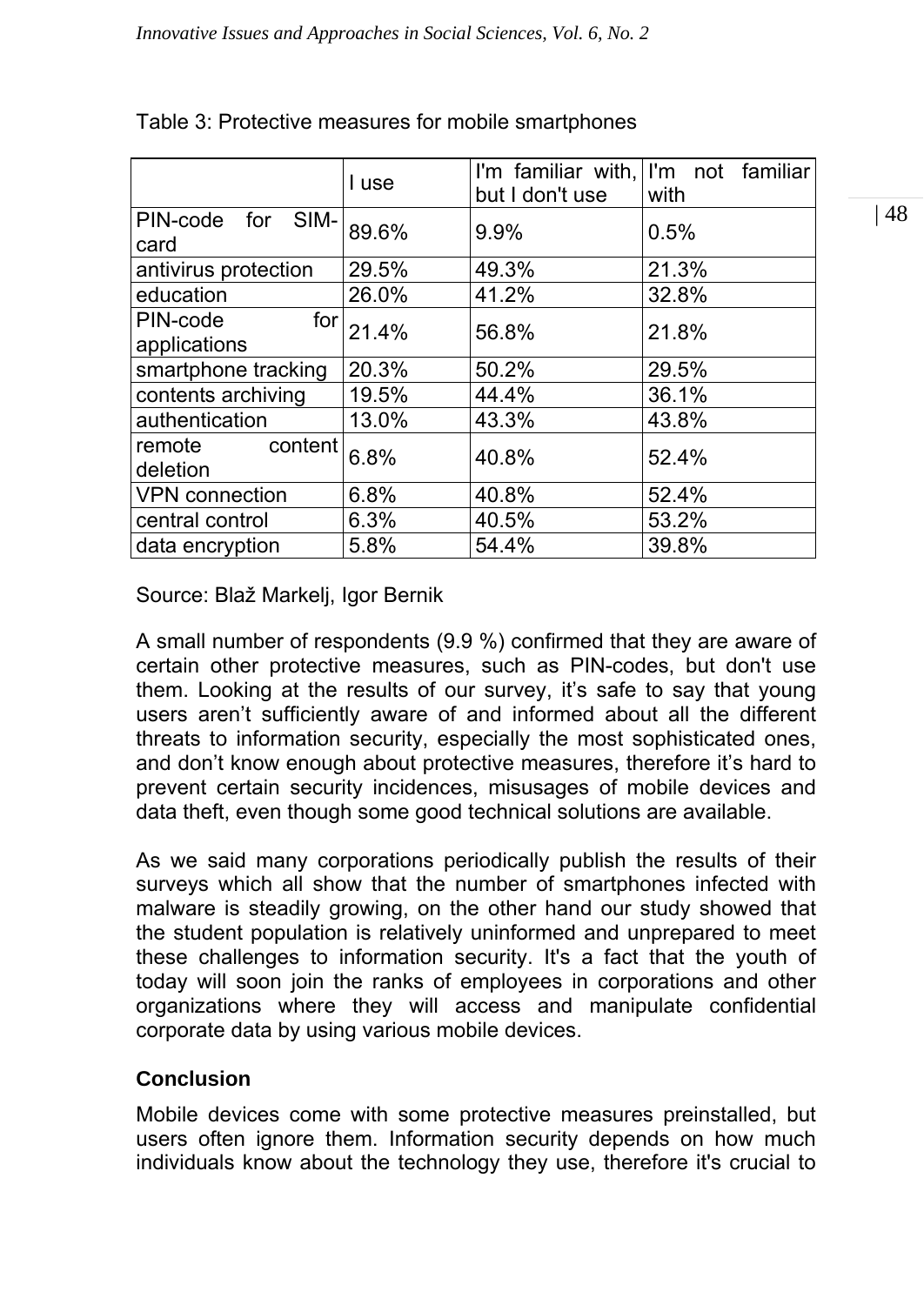spread awareness and implement organizational policies to regulate the use of mobile devices, software, and accesses to corporate data in central information systems and/or cloud. It's necessary to evaluate which data can be stored on mobile devices, which in the information system and cloud, and of course, whether it's safe to access data from remote locations.

Figure 1 shows some security measures that can be implemented to protect connections between mobile devices and central information systems and/or cloud, but the human factor is still the most crucial. It all comes down to the question, how much users of mobile devices know about information and communication technology and how well aware they are of the potential dangers. The outline in Figure 1 is based on theory and the findings of our study. The conclusions are focused on drawing attention to the rising trend in the number of threats endangering users of mobile devices and all who access corporate data from remote locations. All mobile devices users should be informed which threats they could encounter, what the consequences could be, and, of course, be told how to avoid them.

On one hand, there are different methods of protecting oneself against cyber threats, but one has to use them. On the other hand, there are also many ways to alienate data. The most common are: theft of mobile device, interception of data, and direct breach of an information system. Systems can also be broken-into by using decoding methods or by stealing passwords. But there are even more sophisticated ways which can »open a system's back door« or retrieve data by infecting the system with malware. Infected mobile devices can automatically pass on confidential information (certificates, passwords, the location of the user, etc.) to unauthorized strangers.

Mark Fischetti (2011) made a list of the most commonly used methods of data alienation. At the top of his list are violations of corporate computers and server systems (16 %). We can immediately draw parallels with the results gained through studies carried out by Lookout (Internet 3) and Juniper (Internet 2), which indicate a significant increase of different infections; and our study from 2011 of how well Slovenian users of mobile devices are aware of the threats and available protection. Obviously, all three studies show that the quantity of malware is increasing which increases the likelihood that more systems will get penetrated more frequently. The second most common method of data alienation is the direct »harvesting« of data off the web. This can also be compared to an infection since perpetrators can access a user's data on the web only if they know his password to his profile or data storage in a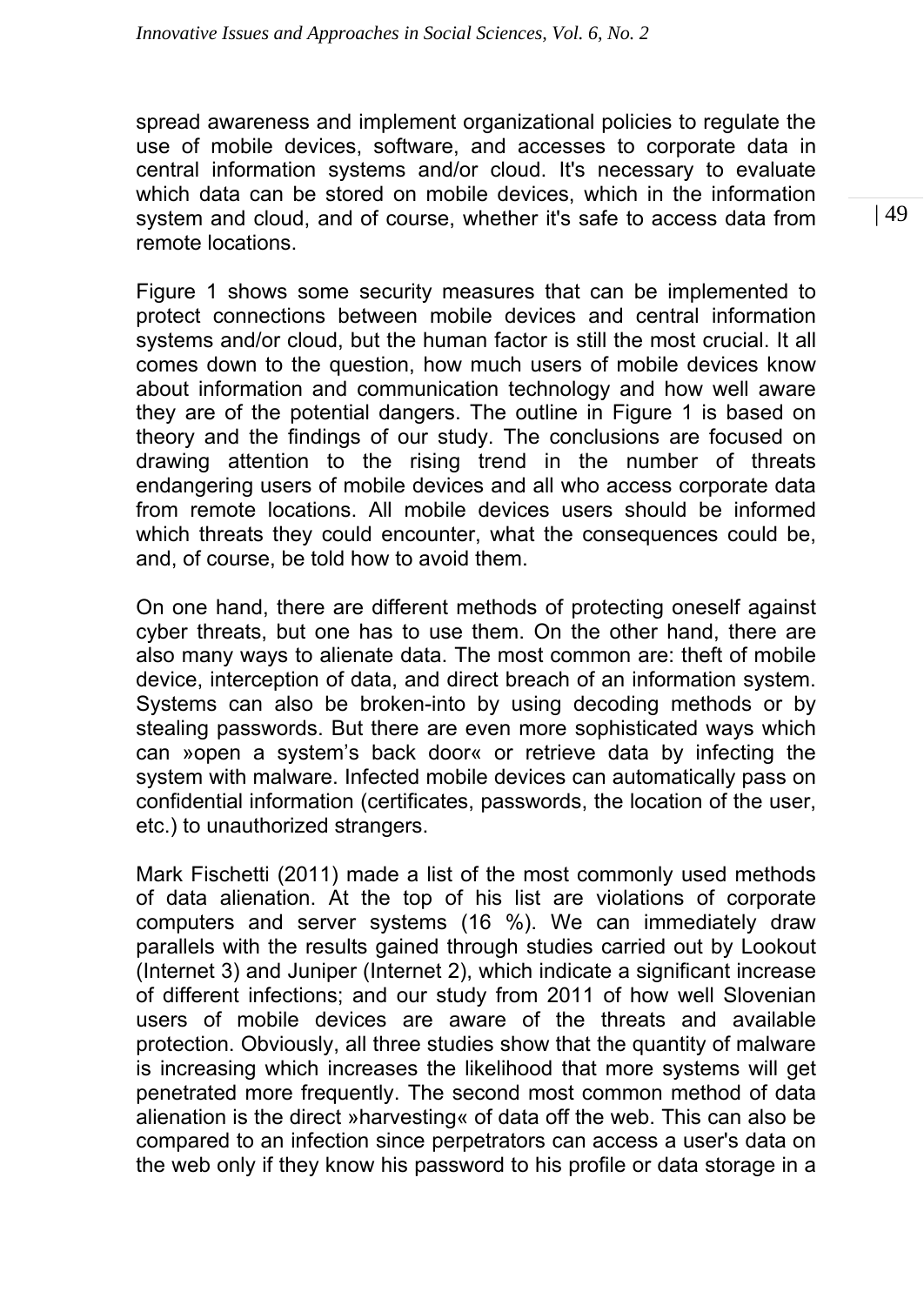cloud. It's interesting that in our study theft and viruses were at the bottom of the list of the data alienation methods most commonly known by young users.

 | 50 Figure 1: Security measures for connections between mobile devices and a central information systems and clouds.



Source: Blaž Markelj, Igor Bernik

Studies don't show a decrease in the proliferation of cyber threats to mobile devices, and consequently, a decrease in the number of misusages and data thefts – quite the contrary. Manufacturers of information security products are well aware of this fact. For the future, industry guidelines foresee further evolution of security software, especially of software that will be activated (by a password) whenever a user logs-on to an information system, and will be in compliance with a company's security policy. Trends in information security solutions point towards rising users' awareness of cyber threats, promoting knowledge about new technologies, and informing people about the available protective measures.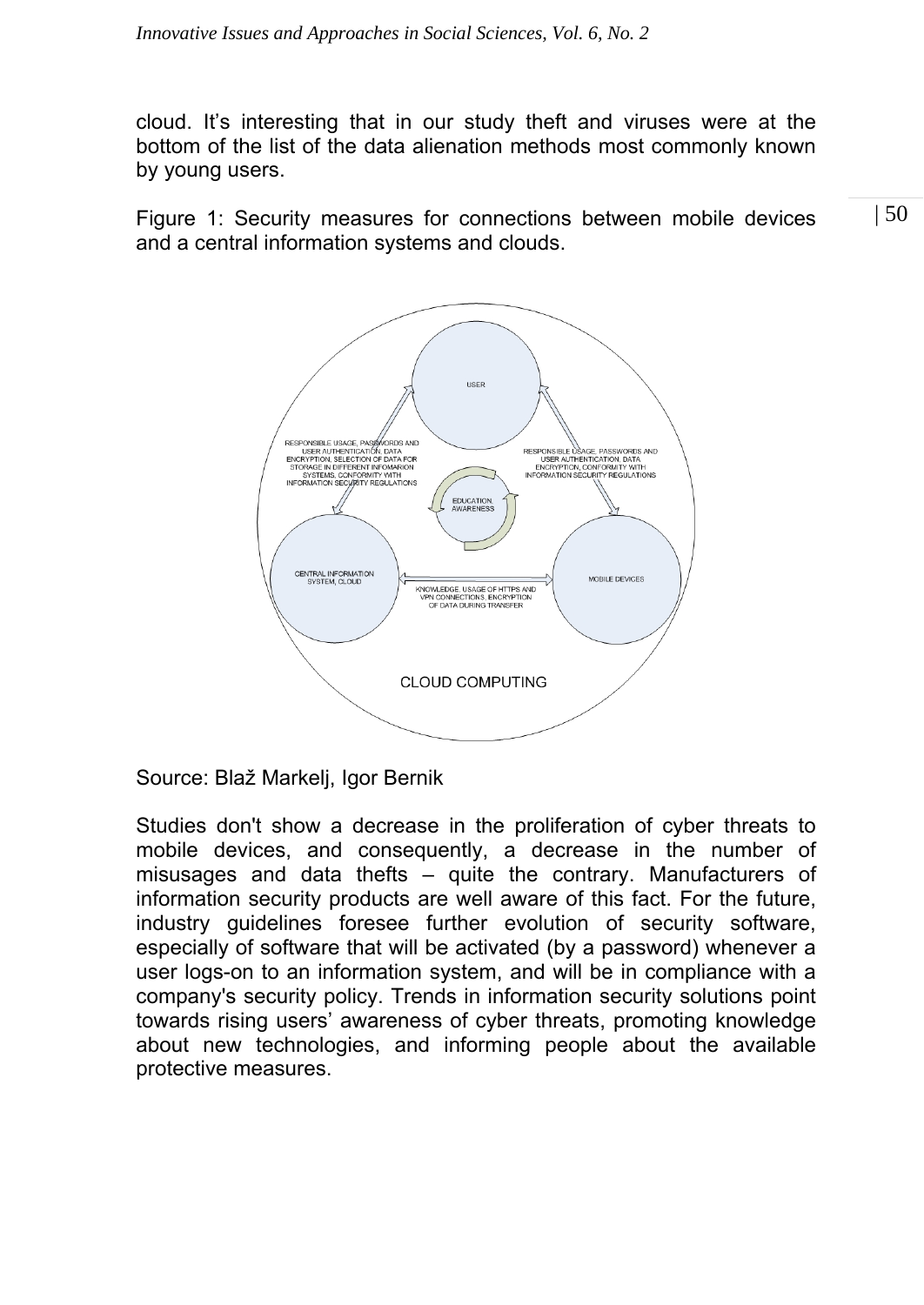# **Resources**

- Arbaugh, William A. (2003): Wireless Security Is Different. IEEE Computer. Vol.: 36, No.: 8, pp.: 99-101.
- Beckham, Jeff (2011): The Top 5 Security Risks of Cloud Computing. Available at: http://blogs.cisco.com/smallbusiness/the-top-5-securityrisks-of-cloud-computing (30.12.2011)
- Bernik, Igor, Prislan, Katja (2012): Cybercrime, Security Risk to Information System, Cyber Terrorism (Kibernetska kriminaliteta, informacijsko bojevanje in kibernetski terorizem). Ljubljana: Fakulteta za varnostne vede.
- Bernik, Igor, Meško, Gorazd (2011): Internet Analysis of Knowing Cyber Threats and Fear Against Cybercrime (Internetna študija poznavanja kibernetskih groženj in strahu pred kibernetsko kriminaliteto). Revija za kriminalistiko in kriminologijo. Vol.: 62, No.: 3, pp.: 242 – 252.
- Endait, Sneha (2010): Mobile Security The Time is Now. Available at: http://www.authorstream.com/Presentation/snehaendait-477029 mobile-security/ (5.3.2011)
- Fischetti, Mark (2011): Stolen data: How thieves get your identity and other information. Scientific American. Available at: http://www.scientificamerican.com/article.cfm?id=data-breach-howthieves-steal-your-identity-and-information (30.12.2012)
- Internet1:http://www.comscore.com/Press\_Events/Press\_Releases/2012 /1/Nearly 50 Percent of Internet Users in Europe Visit Newspape r\_Sites (2.2.2012)
- Internet 2: http://www.juniper.net/us/en/dm/interop/go (10.9.2011)
- Internet 3: https://www.mylookout.com/mobile-threat-report (10.9.2011)
- Internet 4: http://www.digitalbuzzblog.com/2011-mobile-statistics-statsfacts-marketing-infographic/ (2.2.2012)
- Internet 5: http://www.marketresearch.com/Infiniti-Research-Limitedv2680/Global-Cloud-Systems-Management-Software-6458283/viewstat (7.9.2011)

Internet 6:

http://www.gfk.com/group/press\_information/press\_releases/008894/i ndex.en.html (6.6.2011)

- Internet 7: http://www.idc.com/getdoc.jsp?containerId=prUS22871611 (9.9.2011)
- Lacuesta, Gilaberte, Raquel (2004): Encryption tools for devices with limited resources. 4th WSEAS International Conference on Applied Informatics and Communications. Conference Proceedings, WSEAS. No.: 5, pp.: 299 – 304.
- Markelj, Blaž, Bernik, Igor (2011): Information Security Threats in the use of Mobile Devices. New Situations and opportunities in Information Technology as a Result of Social Changes (Kombinirane grožnje informacijski varnosti pri rabi mobilnih naprav. Nove razmere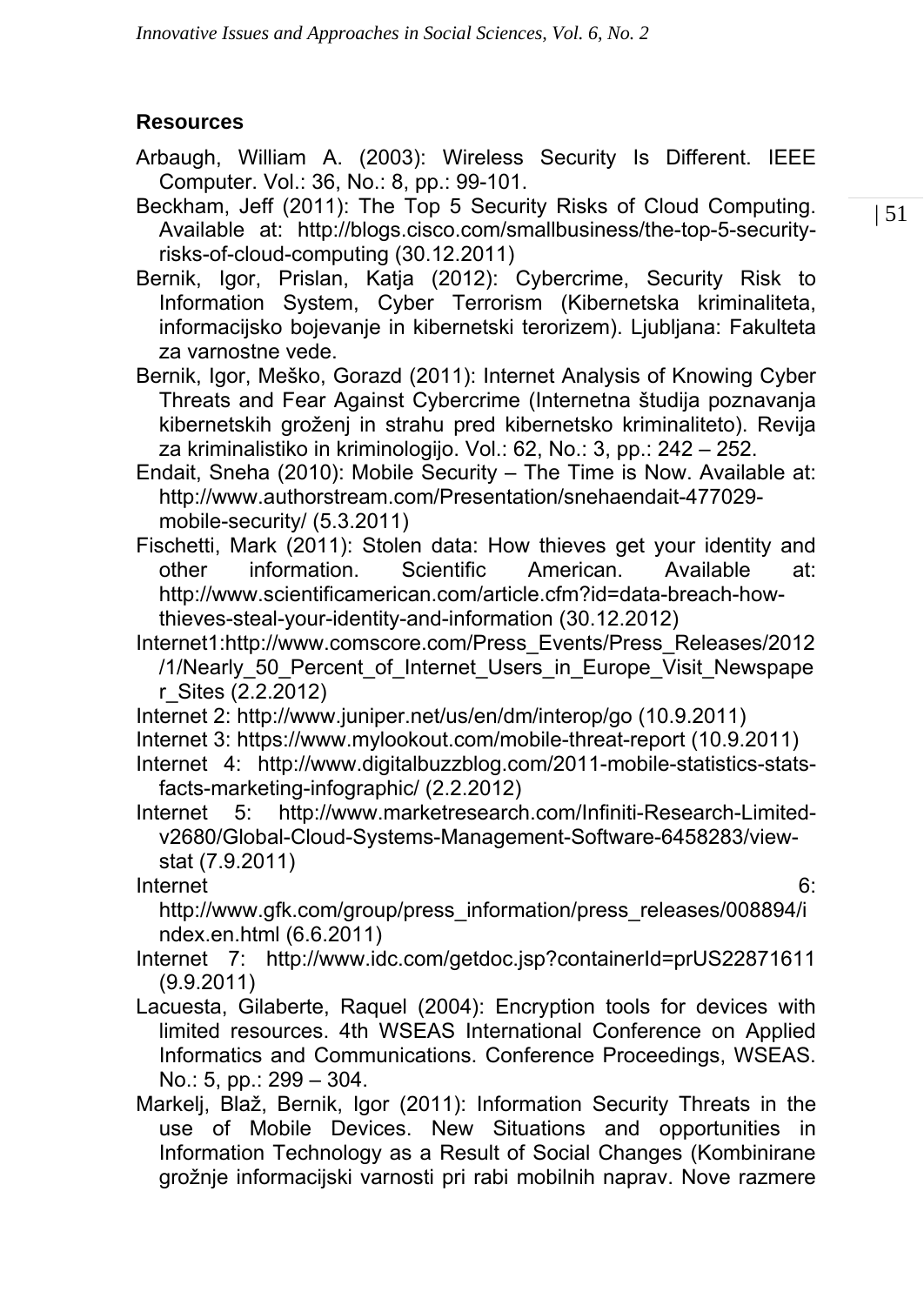in priložnosti v informatiki kot posledica družbenih sprememb). 18. konferenca Dnevi slovenske informatike.

Mathias, Craig (2009): Mobile Security Threats. Available at: http://searchmobilecomputing.techtarget.com/tip/Mobile-securitythreats (20.10.2011)

- Mayer, Milligan, Patricia (2007): Business Riskand Security Assessement for Mobile Device. 8th WSEAS International Conference on Mathematics and Computers in Business and Economics. Conference Proceedings, WSEAS. Vol.: 8, pp.: 189-193.
- Mottishaw, Peter (2010): Policy Management Will Be Critical to Mobile Operators as Data Traffic Grows. Available at: http://www.analysysmason.com/About-Us/News/Newsletter/Policymanagement-has-become-an-urgent-issue-for-mobile-operators-as-aresult-of-the-rapid-growth-in-mobile-data-traffic-increasing-availabilityof-flat-rate-data-plans-and-new-regulations-in-Europe (6.3.2011)

Scarfone, Karen, Mell, Peter (2007): Guide To Intrusion Detection and Prevention System. Available at: http://csrc.nist.gov/publications/nistpubs/800-94/SP800-94.pdf (4.3.2011)

- Schechtman, Dave (2011): IPad Security from En Pointeand McAfee's Mobile Security Practice. Available at: http://www.enpointe.com/blog/ipad-security-en-pointe-and-mcafeesmobile-security-practice (5.3.2011)
- Whitman, Michael E., Mattord, Herbert J. (2010): Management of Information and Security, 2nd edition, Boston: Course Technology.
- Yan, Zheng, Zhang, Peng (2006): Enhancing Trust in Mobile Enterprise Networking. 5th WSEAS International Conference On Applied Computer Science. Conference Proceedings, WSEAS. pp.: 1057- 1064.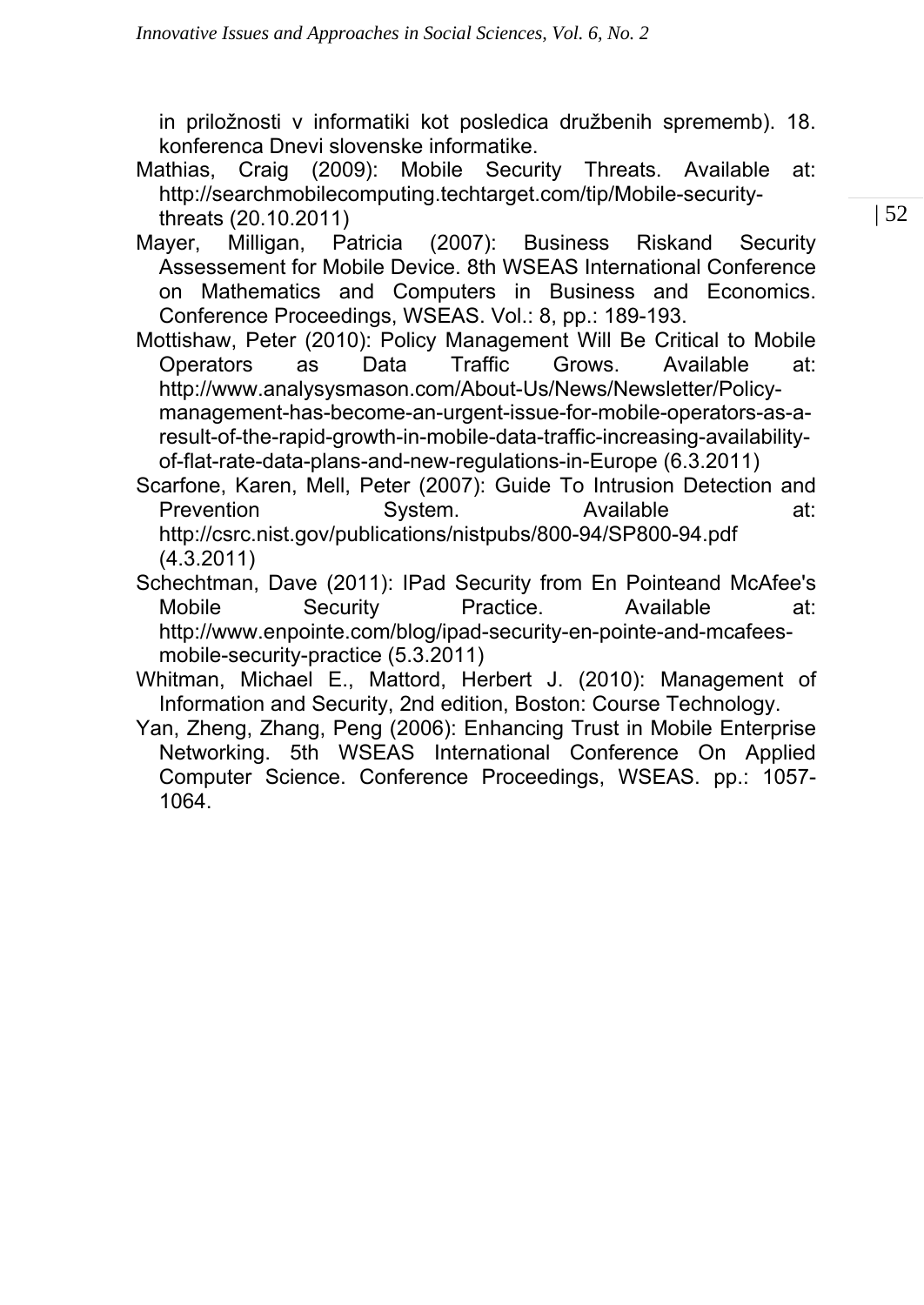# Innovative Issues and Approaches in Social Sciences

IIASS is a double blind peer review academic journal published 3 times yearly (January, May, September) covering different social sciences: political science, sociology, economy, public administration, law, management, communication science, psychology and education.

IIASS has started as a SIdip – Slovenian Association for Innovative Political Science journal and is now being published by CEOs d.o.o. (Slovenia) in association with the Institute for Social Change Research at the School of Advanced Social Studies (SASS) and the Faculty for Media (FAM) Slovenia.

### **Editor in chief:** Albin Panič

### **Typeset**

This journal was typeset in 11 pt. Arial, Italic, Bold, and Bold Italic; the headlines were typeset in 14 pt. Arial, Bold

## **Abstracting and Indexing services**

COBISS, International Political Science Abstracts, CSA Worldwide Political Science Abstracts, CSA Sociological Abstracts, PAIS International, DOAJ.

### **Publication Data:**

CEOs d.o.o.

Innovative issues and approaches in social sciences, 2013, vol. 6, no. 2

ISSN 1855-0541

### **Additional information:** www.iiass.com